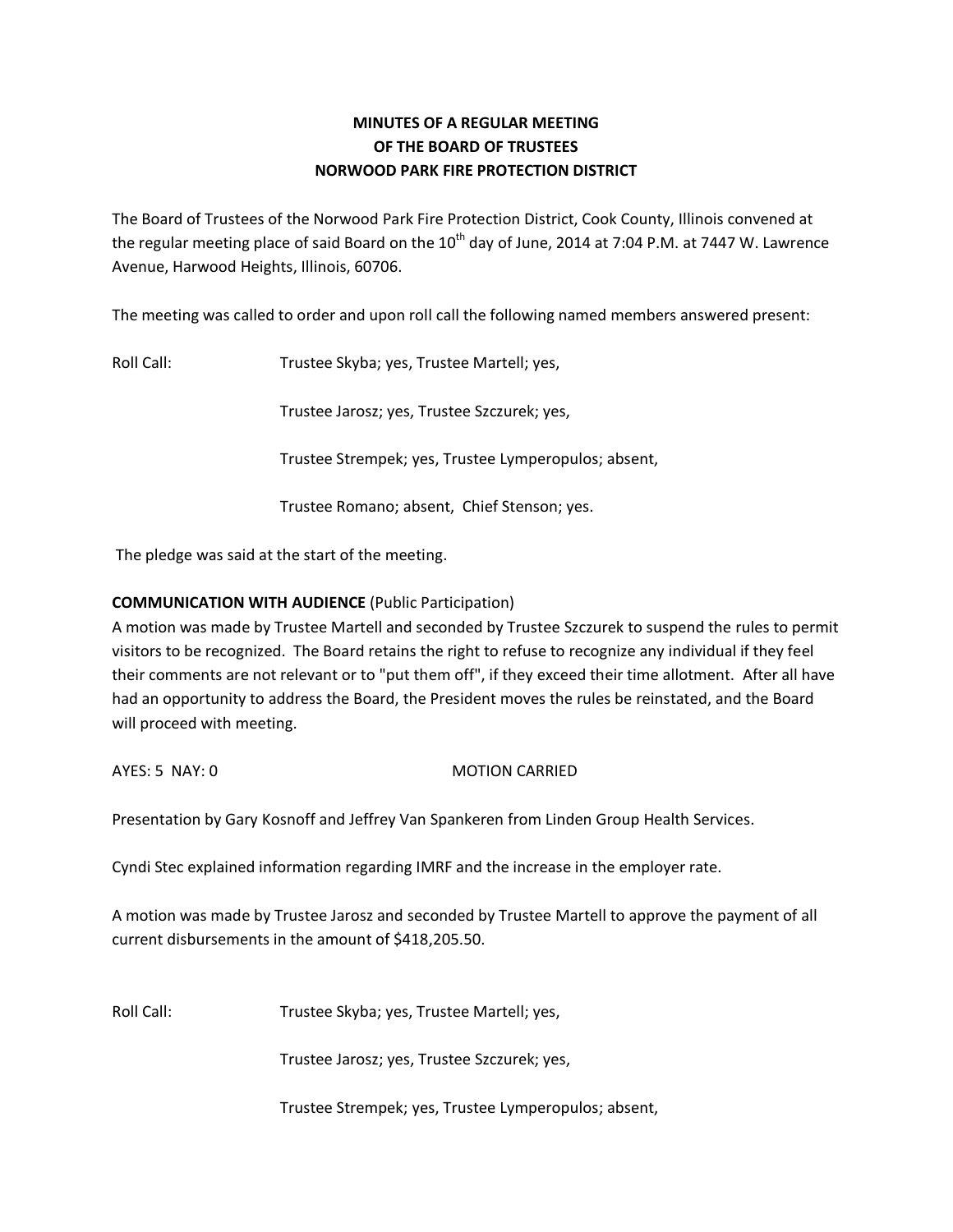#### Trustee Romano; absent.

AYES: 5 NAY: 0 MOTION CARRIED

Motion by Trustee Skyba and seconded by Trustee Strempek to approve the minutes of the Regular meeting held on May  $13^{th}$ , 2014.

|                  | Roll Call: | Trustee Skyba; yes, Trustee Martell; yes,            |
|------------------|------------|------------------------------------------------------|
|                  |            | Trustee Jarosz; yes, Trustee Szczurek; yes,          |
|                  |            | Trustee Strempek; yes, Trustee Lymperopulos; absent, |
|                  |            | Trustee Romano; absent.                              |
| $AYES: 5$ NAY: 0 |            | <b>MOTION CARRIED</b>                                |

Motion by Trustee Szczurek and seconded by Trustee Jarosz to approve the minutes of the Closed Session meeting held on May 13<sup>th</sup>, 2014.

|                | Roll Call: | Trustee Strempek; yes, Trustee Szczurek; yes,     |
|----------------|------------|---------------------------------------------------|
|                |            | Trustee Jarosz; yes, Trustee Martell; yes,        |
|                |            | Trustee Skyba; yes, Trustee Lymperopulos; absent, |
|                |            | Trustee Romano; absent.                           |
| AYES: 5 NAY: 0 |            | <b>MOTION CARRIED</b>                             |
|                |            | <b>TREASURER'S REPORT</b>                         |

Schedule of Assets (Arising from Cash Transactions) May 31st, 2014

#### Assets

| Checking and money market accounts (interest rate-APY):     |            |
|-------------------------------------------------------------|------------|
| Plaza Bank checking #4303503 (0.046%)                       | \$5.098.32 |
| Plaza Bank money market #4303498 (0.295%)                   | 789.710.17 |
| Plaza Bank ambulance billing money market #4304492 (0.295%) | 320.697.66 |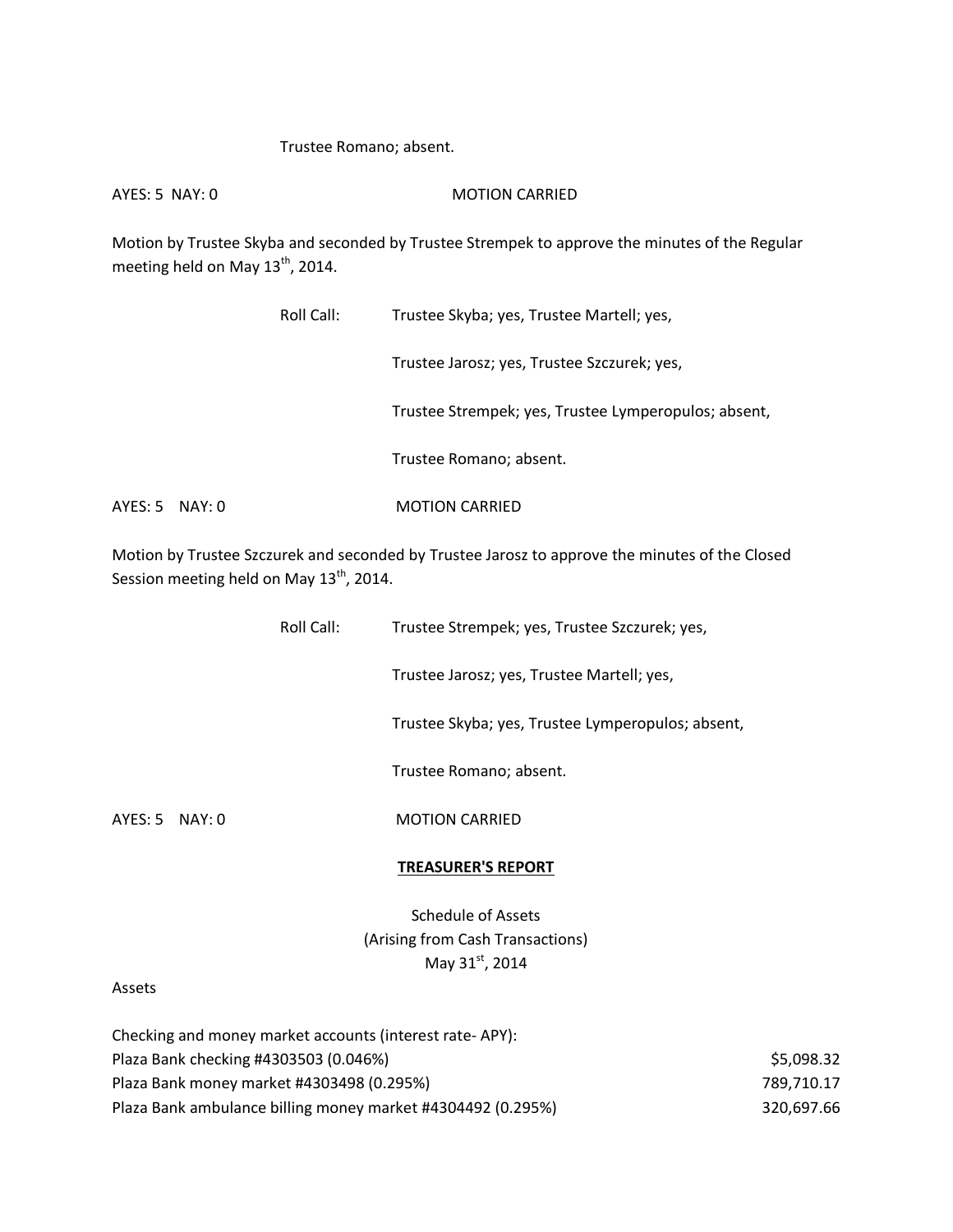| Plaza Bank-Medical #1003102                              | <u>1,651.69</u>       |
|----------------------------------------------------------|-----------------------|
| Total checking and money market accounts                 | 1,117,157.84          |
| Certificates of deposit (interest rate and maturity):    |                       |
| Plaza Bank (0.65%, 09/02/14)                             | 624,032.29            |
| Belmont Bank and Trust (1.00% 08/23/14)                  | 541,974.25            |
| Plaza Bank (0.64% 07/17/14)                              | 124,881.92            |
| Plaza Bank (0.65% 09/18/14)                              | 422,949.25            |
| Plaza Bank (0.65% 12/23/14)                              | 473,192.43            |
| Belmont Bank (1.00% 08/21/14)                            | 518,150.69            |
| Belmont Bank (1.00% 07/19/14)                            | 366,096.58            |
| Total certificates of deposit                            | 3,071,277.41          |
| Total checking, money market and certificates of deposit | <u>\$4,188,435.25</u> |

Motion by Trustee Skyba, seconded by Trustee Szczurek to approve the Treasurer's report as presented from the Financial Statement for May 2014**.** 

Trustee Martell stated that there are CD's that are maturing in July. Rates are low where we have the CD's at right now. There are other banks that are offering 1.5% that are not in our district and we may need to do that. Discussion. Trustee Martell stated that currently we are positive on a cash basis on the financial report and we look good going into next month. Discussion.

Roll Call: Trustee Strempek; yes, Trustee Jarosz; yes,

Trustee Skyba; yes, Trustee Martell; yes,

Trustee Szczurek; yes, Trustee Lymperopulos; absent,

Trustee Romano; absent.

AYES: 5 NAY: 0 MOTION CARRIED

### **Chiefs Report:**

All Trustees received a copy of the alarm report.

All Trustees received a copy of the inspection report along with the list of completed inspections for this month.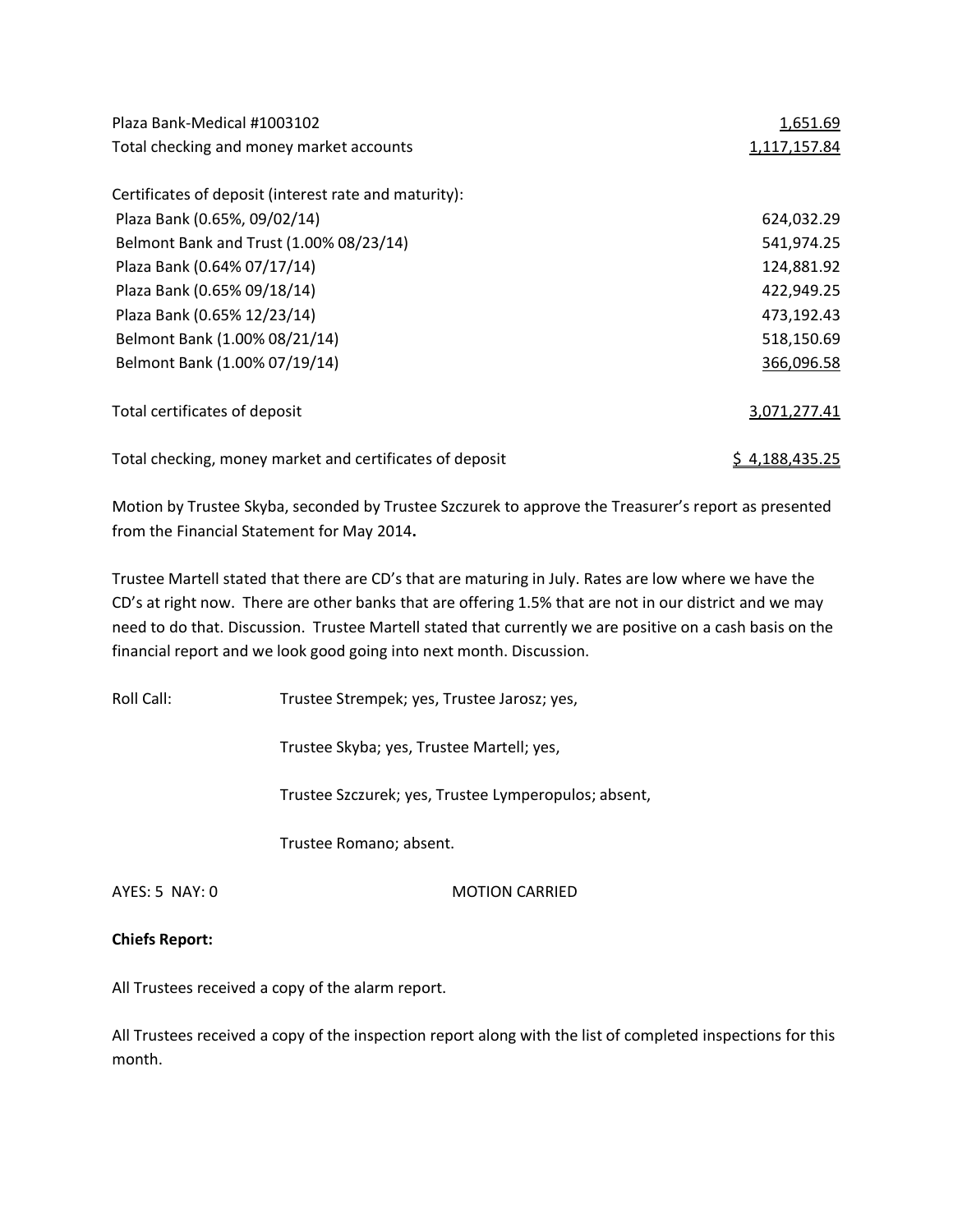The transition into the LGH system is going well. We have completed one round of training and have two left. We will switch over on July  $1^{st}$  but we will be using the Good Sam S.O.P.S for the month of July. During the month of July we will be training with the LGH S.O.P.S and we will start using them on August 1<sup>st</sup>. There is a lot of paperwork with IDPH, Good Sam, LGH and Image trend our reporting system. We purchased one computer for under \$1,000 instead of the tough books for \$4,000. We are buying a rugged case and will see if we can make this work. These are much faster and user friendly. We will need to purchase one more before we go live. We will also need to purchase air cards for the laptops in order to send EKGS to the ER.

We are experiencing problems with the roof on the addition. There is a lot of pooling due to a bad pitch and we have water coming in the back wall making its way all the way into the basement. I have had one company out and they said we needed some masonry work on the back wall where the water was coming in and half the roof would need to be built up and reroofed and the other half would need to be built up, torn off and reroofed. I have another company coming out to give a report and quote and I will reach out to a third one.

The exhaust extraction system is on hold until the parts come in. I was told yesterday that the parts will be in next week and the install should be complete by the  $24<sup>th</sup>$ .

We have our first meeting June 24th with Foster Coach on the new Ambulance. It looks like we need to go with a gasoline engine in order to stay with the Ford E450. We will be debating that at the meeting with the manufacturer. Foster Coach has the State group purchase price.

On the agenda is the resolution for the terms of employment for the Adm. Asst. The resolution states that her increase will become effective only upon a motion by the Board of Trustees concurring with the Chiefs satisfactory evaluation. Cyndi received a very good evaluation from me and it is my recommendation to allow an increase. Cyndi is also asking permission from the Board to attend Northeastern University to pursue a degree in accounting and Finance. I think this is a good idea and it will make her more valuable to the department with this education.

I have been working with US energy consultants on our utility bills. The maximum savings we could get was with a 24 month agreement. This should save us \$4,500 for gas and \$5,200 in electric over a two year period. We would be using Constellation for gas and Direct Energy for electric.

The tentative budget is on the agenda; let me know if you have any questions. We worked with Treasurer Martell, accountant Wes from Lauterbach and Attorney Shawn Flaherty.

There is a motion to approve the audit for the upcoming year. Last year we paid \$9,500 for the District and the pension. The cost this year went up \$500 to \$10,000 for both.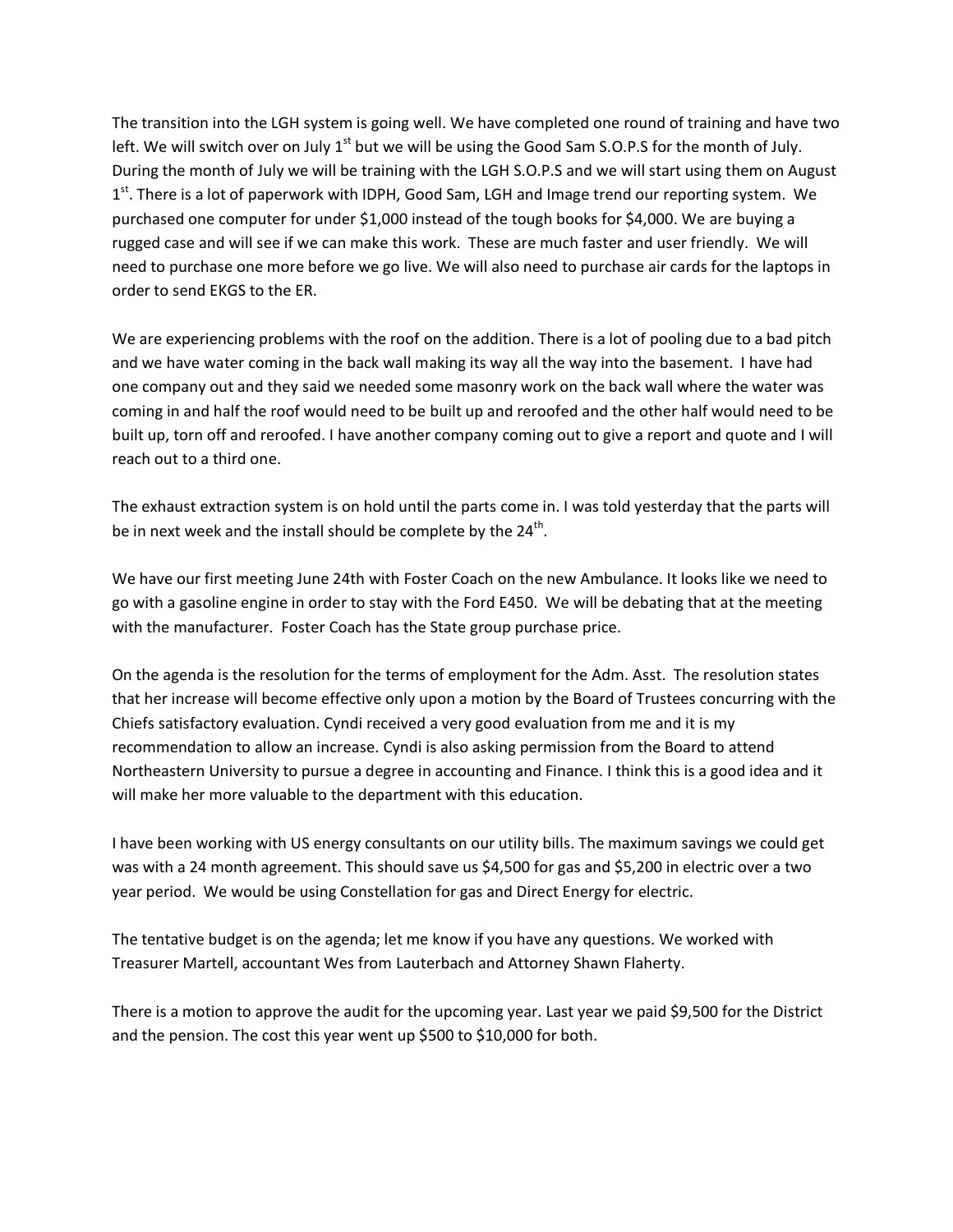We just received an invoice from Lauterbach with a 3% increase for the upcoming year. We will now be paying \$1,030 per month and \$1,030 for the yearend audit work. Last year we paid Paul Smit \$6,000 for the year end audit work.

Motion by Trustee Skyba and seconded by Trustee Martell to accept the Chief's Report for May 2014 as presented.

AYES: 5 NAY: 0 MOTION CARRIED

## **President Report:**

Nothing to report at this time.

### **Committee Reports:**

Finance Committee- Trustee Martell stated that the EAV has decreased again this year. We will do what we have to do to capture more revenue. We will be using the same auditors this year. Discussion on doing a shared proposal with the Pension Fund for a funding policy.

Building and Equipment Committee- Chairman Szczurek stated there is nothing to report at this time other than trying to gather information about the roof and why it is leaking.

Technology and PR Media Committee- Chairman Strempek stated there is nothing to report at this time.

Policy Committee- Chairman Skyba stated there is nothing to report at this time.

Pension Fund- Trustee Martell stated they have a meeting in July.

### **Old Business:**

None

### **New Business**:

Motion by Trustee Szczurek and seconded by Trustee Strempek to adopt and approve Ordinance #14-1, the Norwood Park Fire Protection District Tentative Budget and Appropriation for fiscal year 2014-2015.

Roll Call: Trustee Skyba; yes, Trustee Martell; yes,

Trustee Jarosz; yes, Trustee Szczurek; yes,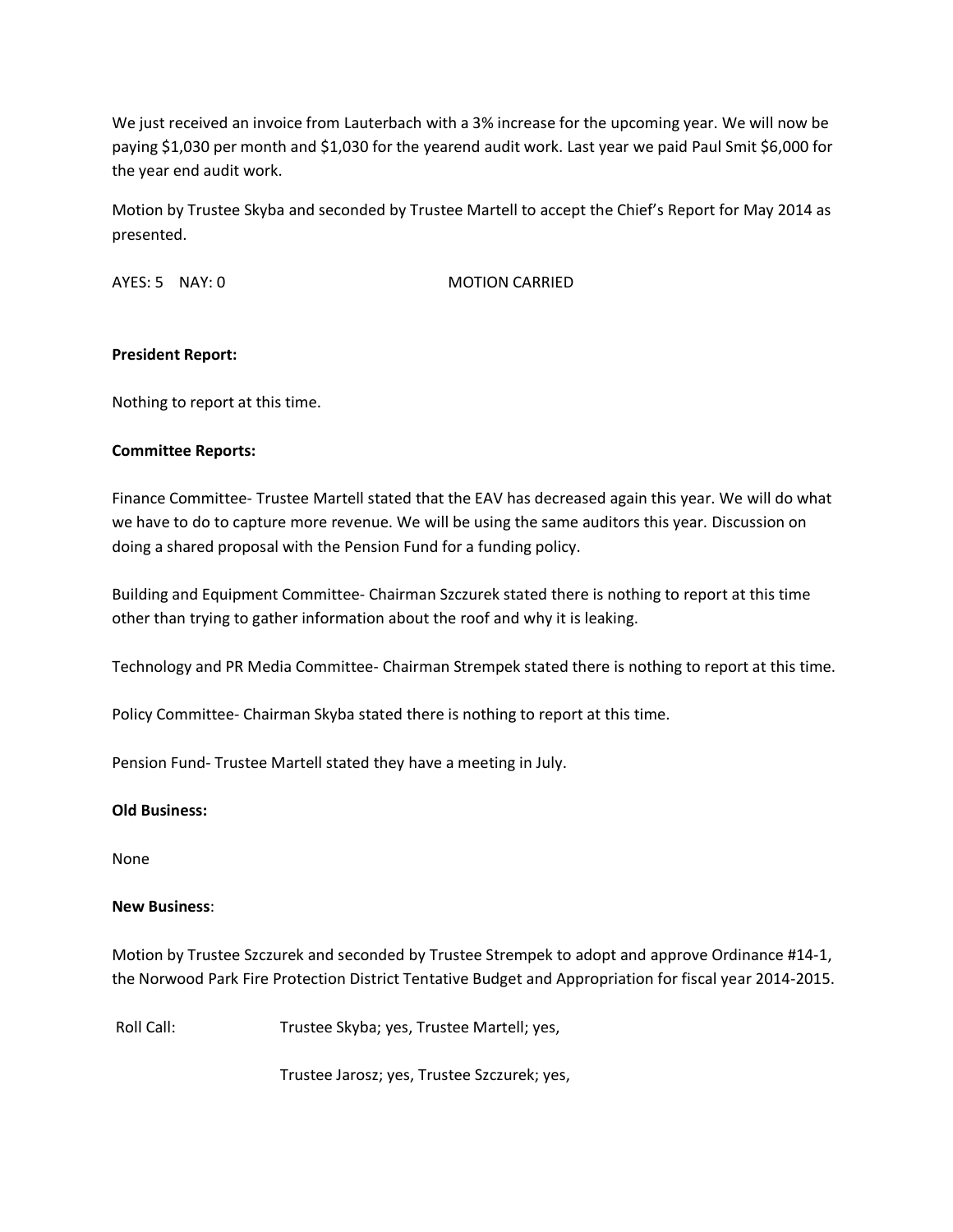Trustee Strempek; yes, Trustee Lymperopulos; absent,

Trustee Romano; absent.

AYES: 5 NAY: 0 MOTION CARRIED

Motion by Trustee Skyba and seconded by Trustee Jarosz to approve Resolution #14-3, A Resolution for payments of Prevailing wages for the Norwood Park Fire Protection District, Cook County, Illinois.

Roll Call: Trustee Strempek; yes, Trustee Jarosz; yes,

Trustee Szczurek; yes, Trustee Martell; yes,

Trustee Skyba; yes, Trustee Lymperopulos; absent,

Trustee Romano; absent.

AYES: 5 NAY: 0 MOTION CARRIED

Motion by Trustee Skyba and seconded by Trustee Martell to approve Resolution #14-4, A Resolution Relating to the terms of employment for the position of Administrative Assistant to the Chief of the Norwood Park Fire Protection District.

Discussion on pay increase and health insurance.

Roll Call: Trustee Jarosz; yes, Trustee Szczurek; yes,

Trustee Strempek; yes, Trustee Skyba; yes,

Trustee Martell; yes, Trustee Lymperopulos; absent,

Trustee Romano; absent.

AYES: 5 NAY: 0 MOTION CARRIED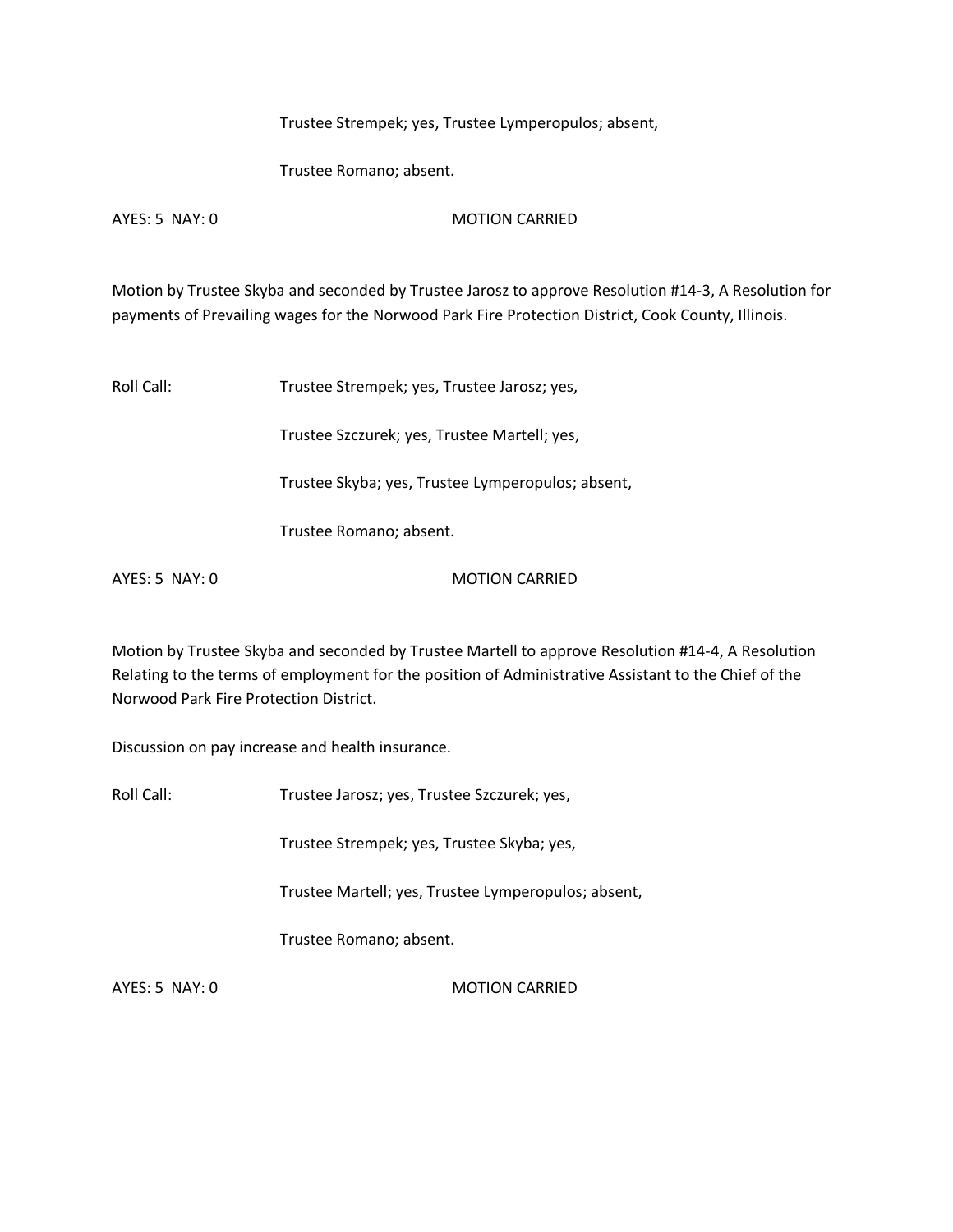Motion by Trustee Martell and seconded by Trustee Skyba to approve a change in our EMS system. Norwood Park Fire Protection District will exit the Good Samaritan EMS System on July 1st, 2014 at 0700 hours and become part of the Advocate Lutheran General EMS System.

Roll Call: Trustee Skyba; yes, Trustee Martell; yes, Trustee Jarosz; yes, Trustee Szczurek; yes, Trustee Strempek; yes, Trustee Lymperopulos; absent, Trustee Romano; absent. AYES: 5 NAY: 0 MOTION CARRIED

Motion by Trustee Strempek and seconded by Trustee Szczurek to accept the audit proposal from Knutte and Associates for fiscal year ending June 30, 2014 at a total cost of \$10,000 (\$7,750 for the District Audit and \$2, 250 for the Pension Fund Audit).

Trustee Martell asked if we have been paying for the pension fund, Chief explained that the District has paid for the pension fund in the years past. Discussion on the increase.

Roll Call: Trustee Strempek; yes, Trustee Jarosz; yes,

Trustee Skyba; yes, Trustee Martell; yes,

Trustee Szczurek; yes, Trustee Lymperopulos; absent,

Trustee Romano; absent.

AYES: 5 NAY: 0 MOTION CARRIED

Motion by Trustee Jarosz and seconded by Trustee Martell to approve the two year utility agreement with Constellation Energy for natural gas beginning July  $1<sup>st</sup>$ , 2014.

Roll Call: Trustee Skyba; yes, Trustee Martell; yes,

Trustee Jarosz; yes, Trustee Szczurek; yes,

Trustee Strempek; yes, Trustee Lymperopulos; absent,

Trustee Romano; absent.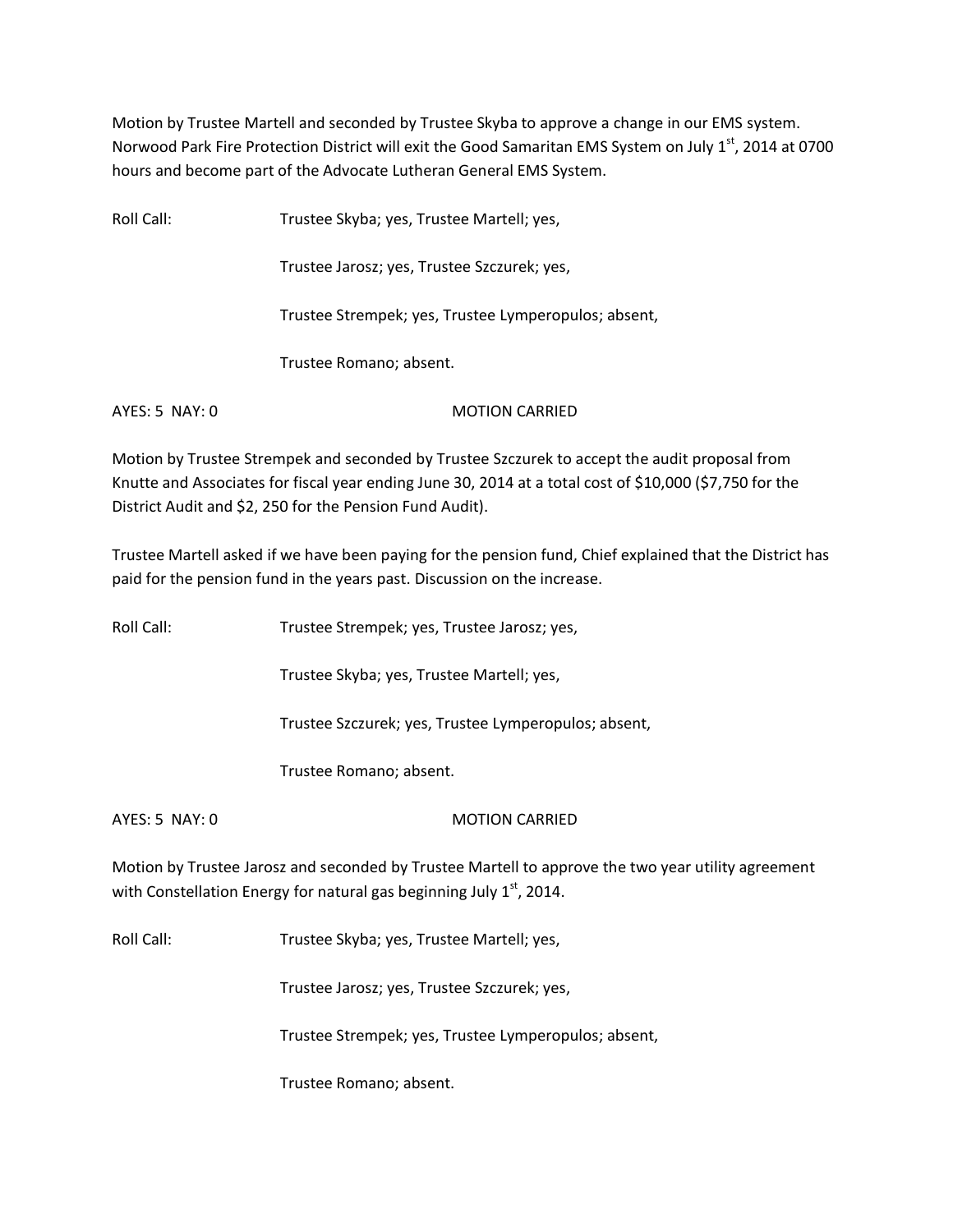#### AYES: 5 NAY: 0 MOTION CARRIED

Motion by Trustee Martell and seconded by Trustee Skyba to approve the two year utility agreement with Direct Energy for electric beginning October 1st, 2014.

Trustee Skyba questioned why two years? Chief stated that this was the best savings.

Roll Call: Trustee Skyba; yes, Trustee Martell; yes,

Trustee Jarosz; yes, Trustee Szczurek; yes,

Trustee Strempek; yes, Trustee Lymperopulos; absent,

Trustee Romano; absent.

AYES: 5 NAY: 0 MOTION CARRIED

Motion by Trustee Skyba and seconded by Trustee Martell to approve Administrative Assistant Cyndi Stec to take classes at Northeastern University College of Professional Studies, to complete and receive her Bachelors of Science, Majoring in Accounting and Finance.

Roll Call: Trustee Strempek; yes, Trustee Jarosz; yes,

Trustee Szczurek; yes, Trustee Martell; yes,

Trustee Skyba; yes, Trustee Lymperopulos; absent,

Trustee Romano; absent.

AYES: 5 NAY: 0 MOTION CARRIED

Motion by Trustee Skyba and seconded by Trustee Strempek to go into Closed Session to discuss personnel, possible litigation.

Roll Call: Trustee Skyba; yes, Trustee Martell; yes,

Trustee Jarosz; yes, Trustee Szczurek; yes,

Trustee Strempek; yes, Trustee Lymperopulos; absent,

Trustee Romano; absent.